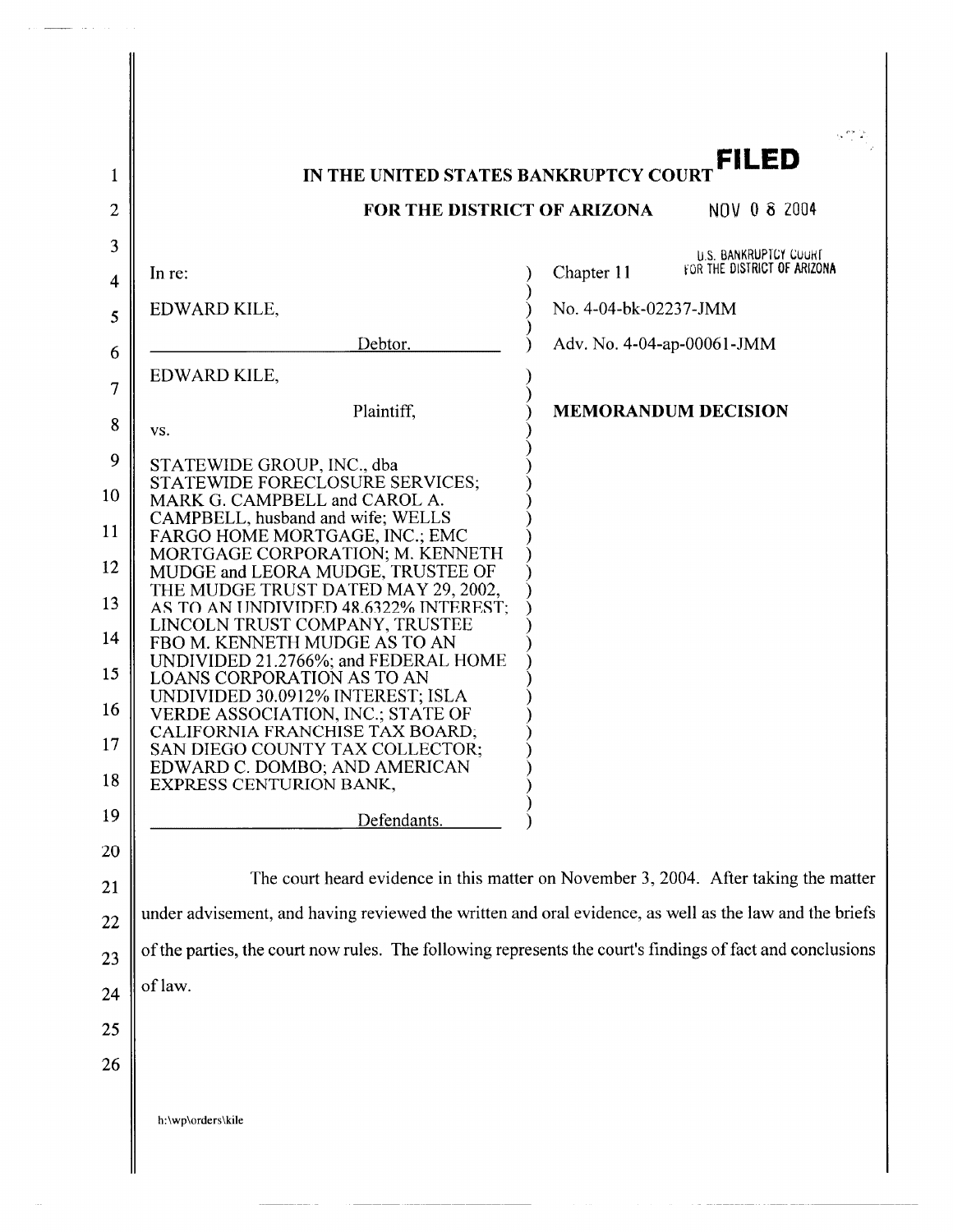| 1              | <b>FACTS</b>                                                                                                                          |
|----------------|---------------------------------------------------------------------------------------------------------------------------------------|
| $\overline{c}$ |                                                                                                                                       |
| 3              | The Debtor and his non-debtor wife, Robyn Kile (collectively, "Kiles"), between 1998 and                                              |
| 4              | 2000, became indebted to both San Diego Funding (\$493,400) and Federal Home Loans Corporation                                        |
| 5              | $($164,500).$ <sup>1</sup> (Ex. 2, 3, 6.) Both the Debtor and his wife agreed with each lender to "due on sale" clauses.              |
| 6              | (Ex. 2, 3.)                                                                                                                           |
| 7              | The property standing as collateral for the loans was a single family residence located in                                            |
| 8              | Solana Beach, California, where the Kiles reside.                                                                                     |
| 9              | By February 26, 2003, the Kiles had fallen onto financial hard times and became in default                                            |
| 10             | to FHL. As a consequence, FHL noticed the default pursuant to the California Deed of Trust statutes,                                  |
| 11             | and recorded it on February 26, 2003. (Ex. 8.)                                                                                        |
| 12             | Unknown to anyone but the Kiles, the Kiles had purported to convey their respective                                                   |
| 13             | interests in the Solana Beach home to the Kiles' wholly-owned limited liability company, Ribsy                                        |
| 14             | Productions ("Ribsy") <sup>2</sup> (Ex. 65, 66). The Kiles never recorded these documents, and indeed, they were                      |
| 15             | not in recordable form, lacking notarizations. Therefore, said unrecorded transfers, which also violated                              |
| 16             | the "due on sale" provisions of the written agreements, were known only to the Kiles. Mr. Kile's                                      |
| 17             | testimony that the putative transfer instruments were signed, as dated "as of January 1, 2002," was not                               |
| 18             | credible. Moreover, there was also no evidence that there was any valid consideration for the transfer.                               |
| 19             | The FHL foreclosure process continued apace, with the trustee under the Deed of Trust                                                 |
| 20             | being Statewide Group, Inc. ("Statewide"). (Ex. 4.) Pursuant to California law, Statewide posted,                                     |
| 21             | published, and sent out the required mailings. (Ex. 30, 31, 32, 20, 21.) Eventually, on May 30, 2003,                                 |
| 22             | the Notice of Trustee's Sale was recorded. (Ex. 13.)                                                                                  |
| 23             |                                                                                                                                       |
| 24             | The Federal Home Loan promissory note was a participation between FHL                                                                 |
| 25             | $(39.2097\%)$ , the Mudges $(36.4742\%)$ , and Applegate $(24.3161\%)$ . Collectively, these parties will<br>be referred to as "FHL." |
| 26             | 2<br>Ribsy had been formed in 1998. (Ex. 28.)                                                                                         |
|                | 2<br>h:\wp\orders\kile                                                                                                                |

 $\mathcal{A}^{\mathcal{A}}$  and  $\mathcal{A}^{\mathcal{A}}$ 

 $\sigma_{\rm{max}}$ 

 $\frac{1}{\sqrt{2}}\left( \frac{1}{\sqrt{2}}\left( \frac{1}{\sqrt{2}}\left( \frac{1}{\sqrt{2}}\left( \frac{1}{\sqrt{2}}\left( \frac{1}{\sqrt{2}}\right) -\frac{1}{\sqrt{2}}\left( \frac{1}{\sqrt{2}}\left( \frac{1}{\sqrt{2}}\right) -\frac{1}{\sqrt{2}}\left( \frac{1}{\sqrt{2}}\right) \right) \right) \right) -\frac{1}{2}\left( \frac{1}{\sqrt{2}}\left( \frac{1}{\sqrt{2}}\left( \frac{1}{\sqrt{2}}\left( \frac{1}{\sqrt{2}}\right) -\frac{$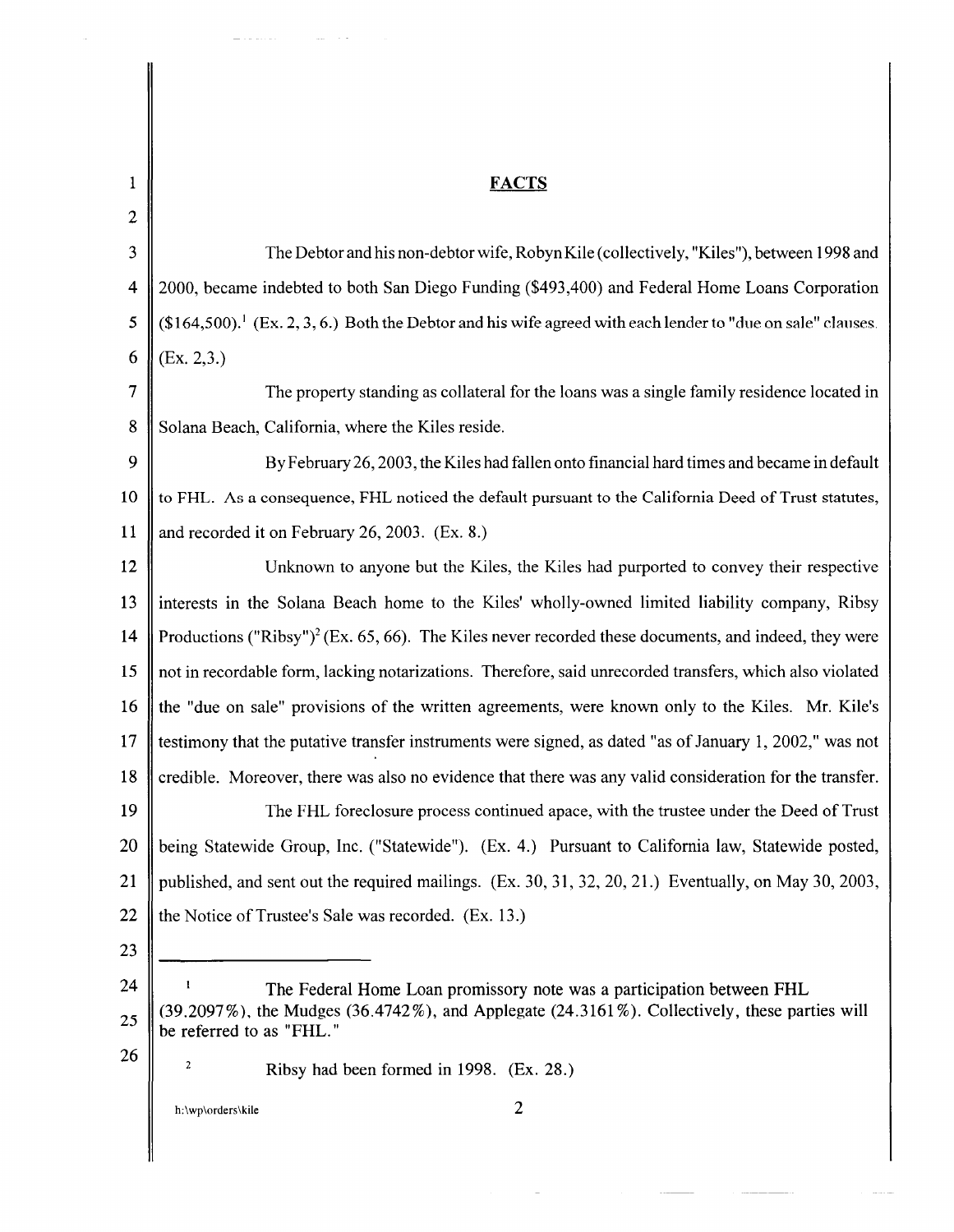## 1  $\parallel$  The sale was set for June 27, 2003. (Ex. 13.)

2 | On May 29, 2003, in an effort to stave off the foreclosure sale, Ribsy filed a Chapter 11 3 proceeding in the Southern District of California, in San Diego. (Ex. 10, 19.) Ribsy noted, in its 4 Schedules, that it had no income and expenses, but listed an "equitable ownership" in the Solana Beach  $5 \parallel$  property.

6 Ribsy's attorney, Jeffrey Vanderveen, notified FHL and Statewide that Ribsy "owned" the 7 Statemer and maintained that the automatic stay prevented foreclosure. (Ex. 11, 12.) Statewide 8 immediately notified Vanderveen that the entity known as Ribsy was nowhere to be found in the chain 9  $\parallel$  of title, and that the record owners were still "Edward and Robyn Kile," husband and wife. (Ex. 33.)

10 Thereafter, the Kiles allegedly had the earlier deed notarized on June 6, 2003-- nine days 11 after Ribsy filed Chapter 11-- and recorded the now-completed Quitclaim Deed three days later on June 9, 12 2003. (Ex. 7, 37.) However, Kile's testimony is not credible on that point, and the court finds that the 13 deeds were not prepared until June 6, 2003.

14 **Due to these manipulations**, Statewide announced that its sale date of June 27, 2003, 15 would be postponed "until we have a relief order, the case has been closed or the default has been cured." 16  $|(Ex. 14.)$ 

17 By June 9, 2003, Statewide had finished all necessary and statutory steps to publicize the 18 trustee's sale. (Ex. 38.) All it did thereafter, until the Ribsy Chapter 11 was dismissed, was to continue 19 its final sale date from time to time. (Ex. 15, 39, 40, 41, 42, 43, 44, 45, 46, 47, 48, 49, 50, 51, 52, 53, 54, 20  $\parallel$  55, 56, 57, 58, 60, 61, 62.)

21 | Between May 29, 2003 and the ultimate dismissal of Ribsy's bankruptcy case on 22 March 17, 2004, Ribsy lingered in Chapter 11. It filed a Plan and Disclosure Statement (Ex. 29), which 23 24 25 26

h:\wp\orders\kile 3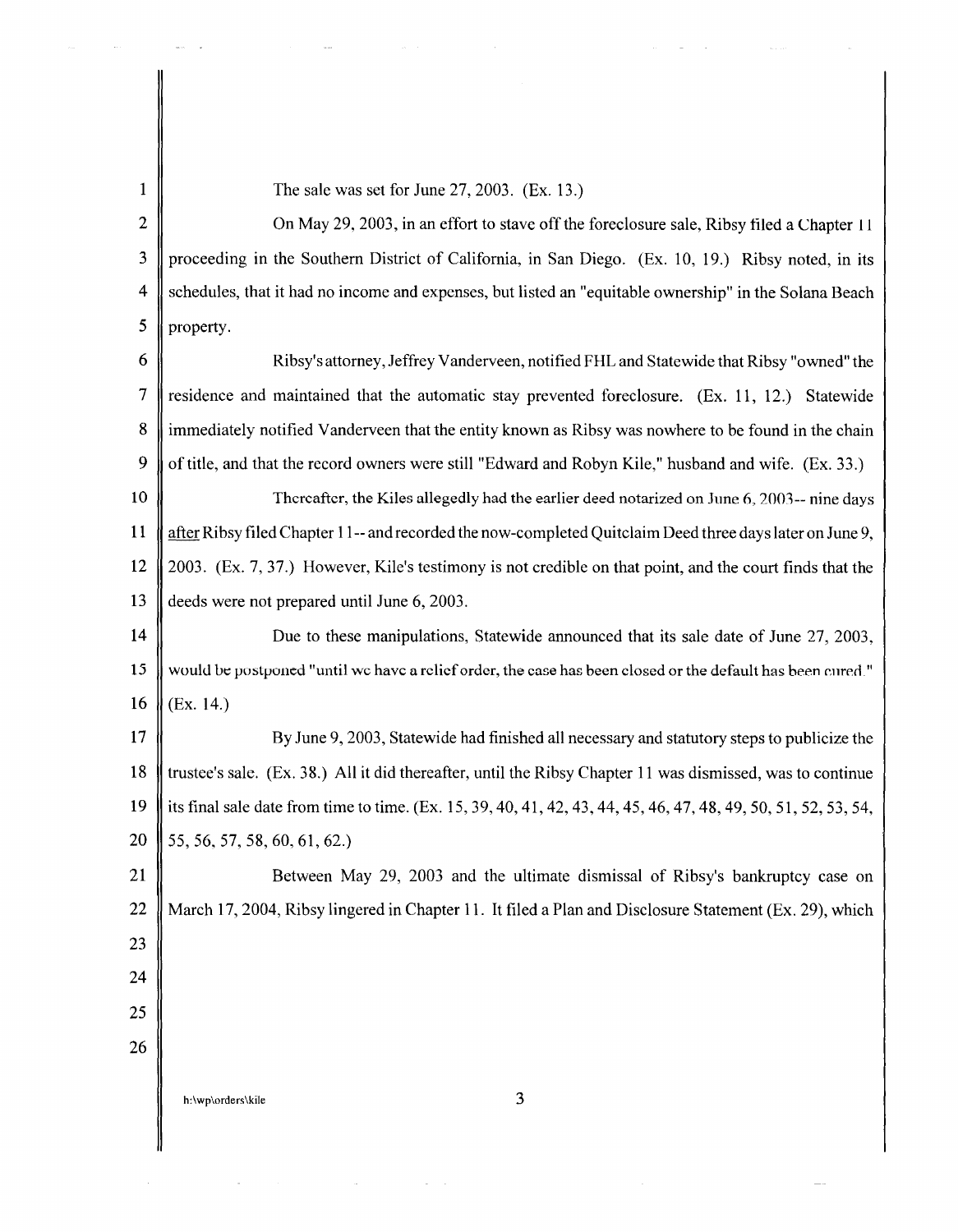1 the San Diego bankruptcy court found to be "facially unconfirmable." (Ex. 24 at 2:1.) The court also 2 pointed out that "record title to the (Debtor's) property was not in the debtor on the date this case was 3 || filed." (Ex. 24 at  $2:6-7.$ )<sup>3</sup> 4  $\parallel$  On December 29, 2003, the United States Trustee moved to convert the case to Chapter 7. 5  $\parallel$  or for dismissal. (Ex. 24.) 6 On March 17, 2004, the bankruptcy court dismissed the case, with an 180-day bar to 7 refiling. (Ex. 26.) Notice of the dismissal was sent to the few creditors and parties in interest on 8 || March 18, 2004. (Ex. 27.) 9 | On or "effective as of" March 19, 2004, Ribsy purportedly executed a Quitclaim Deed 10 back to the Kiles. (Ex. 16.) As with the earlier documents, that "deed" was neither notarized nor 11 recorded. (Ex. 16.) As with the earlier transfer to Ribsy, there was no evidence provided that there was 12 || any consideration in connection with this transfer. 13 The foreclosure sale, which had been postponed so many times, went forward on 14 March 29, 2004, and the property was sold to third-party bidders, Mark and Carol Campbell 15 ("Campbells"). (Ex. 63, 1.) The Campbell were *bona fide* purchasers, without notice of any defects or 16 || problems. No evidence was presented to the contrary. 17 **On March 30, 2004, eviction proceedings began against the Kiles, whose interests had** 18 been foreclosed the day before. (Ex. 17.) 19 On April 14, 2004, Mr. Kile, now acting without an attorney, wrote a letter to Statewide 20  $\parallel$  alleging a parade of injuries and seeking \$2,000,000 in damages. (Ex. 64.) At trial, Mr. Kile was unable 21  $\parallel$  to provide any credible evidence that he suffered any actual damages. 22 || Statewide ignored Mr. Kile's demand, so Edward Kile (without Robyn Kile joining), filed 23  $\parallel$  a new Chapter 11 case, this time in the District of Arizona. 24 25 26  $\overline{\mathbf{3}}$ Ribsy's Plan and Disclosure Statement were objected to by FHL (Mudge). h:\wp\orders\kile 4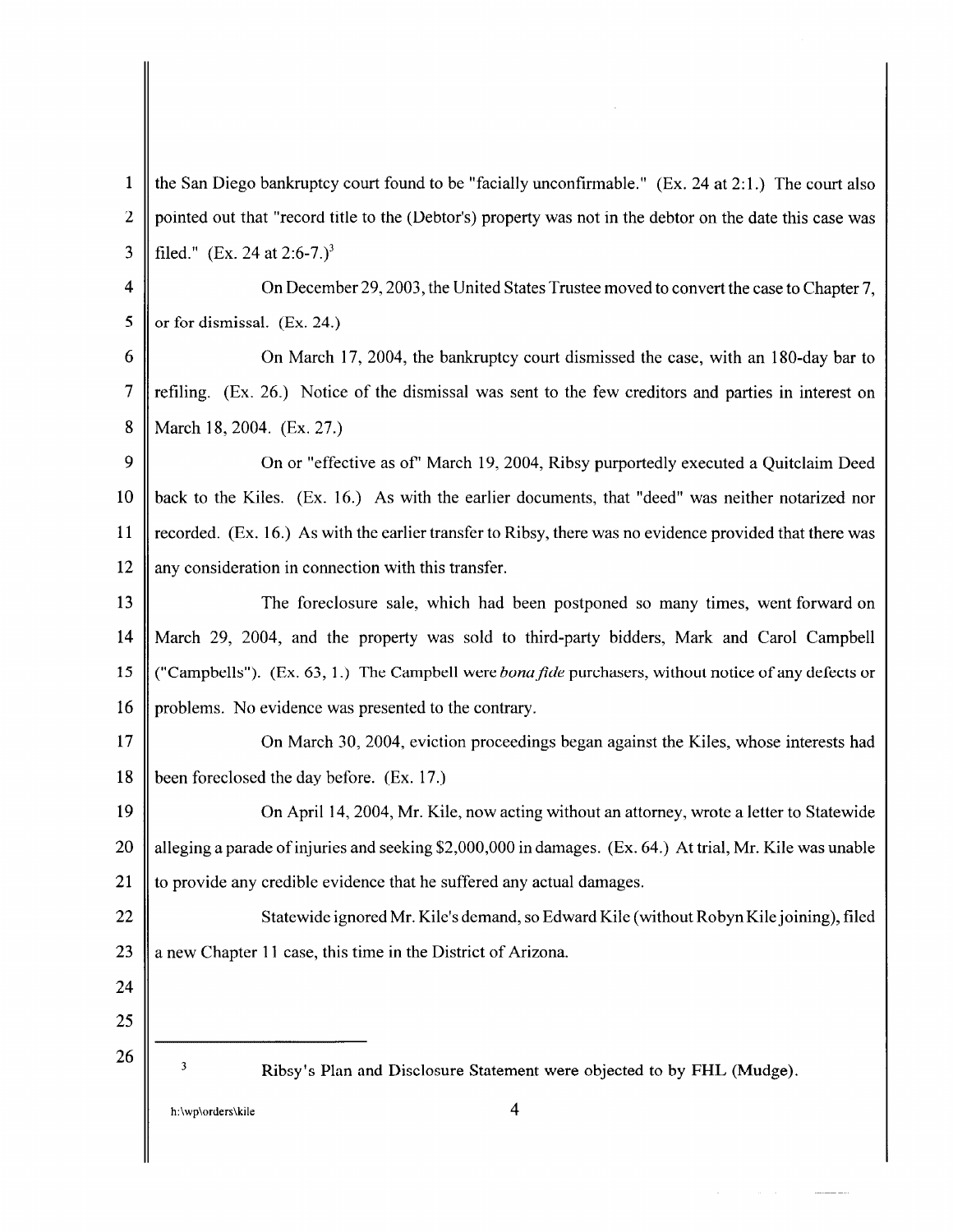| $\mathbf{1}$   | This Chapter 11 case was filed on May 6, 2004, within the 180-day bar period set forth                       |  |
|----------------|--------------------------------------------------------------------------------------------------------------|--|
| $\overline{2}$ | by the San Diego bankruptcy judge. Indeed, the new filing occurred only 11/2 months after the Ribsy          |  |
| 3              | dismissal. Although the Debtor here, in his complaint, affirmatively pled it as a suit to protect title, the |  |
| $\overline{4}$ | lawsuit, is, in reality, only another manipulation of the bankruptcy process to avoid eviction and harass    |  |
| 5              | the Kiles' creditors.                                                                                        |  |
| 6              | The Kiles remain in the Solana Beach property, pending resolution of this case.                              |  |
| 7              |                                                                                                              |  |
| 8              | <b>LEGAL ISSUES</b>                                                                                          |  |
| 9              |                                                                                                              |  |
| 10             | Although the parties have set forth a number of legal issues for the court to consider, they                 |  |
| 11             | may be grouped into three:                                                                                   |  |
| 12             | 1.<br>Were there stay violations in the Ribsy bankruptcy case?                                               |  |
| 13             | 2.<br>Did Statewide follow the necessary statutory procedures in                                             |  |
| 14             | order to complete the trustee's sale?                                                                        |  |
| 15             | 3.<br>Did the Debtor manipulate the bankruptcy Code so that                                                  |  |
| 16             | this filing qualifies as a "bad faith" filing?                                                               |  |
| 17             |                                                                                                              |  |
| 18             | <b>LEGAL ANALYSIS</b>                                                                                        |  |
| 19             | <b>Automatic Stay Issues.</b><br>1.                                                                          |  |
| 20             |                                                                                                              |  |
| 21             | As of the date of the Ribsy bankruptcy filing, Ribsy had no right, title, or interest in the                 |  |
| 22             | Solana Beach property, legal or equitable. Judge Louise Adler of the San Diego bankruptcy court so           |  |
| 23             | found, and that finding, upon which the dismissal of the Ribsy case was based, was never appealed and        |  |
| 24             | is final. As such, it is res judicata.                                                                       |  |
| 25             | Ribsy is an independent legal entity. LLCs are distinct legal entities, separate from their                  |  |
| 26             | stockholders or members. LCCs are included within the definition of "person" in the California               |  |
|                | 5<br>h:\wp\orders\kile                                                                                       |  |

 $\mathcal{O}(\mathcal{O}_\mathcal{O})$  . The maximum of  $\mathcal{O}(\mathcal{O}_\mathcal{O})$ 

 $\parallel$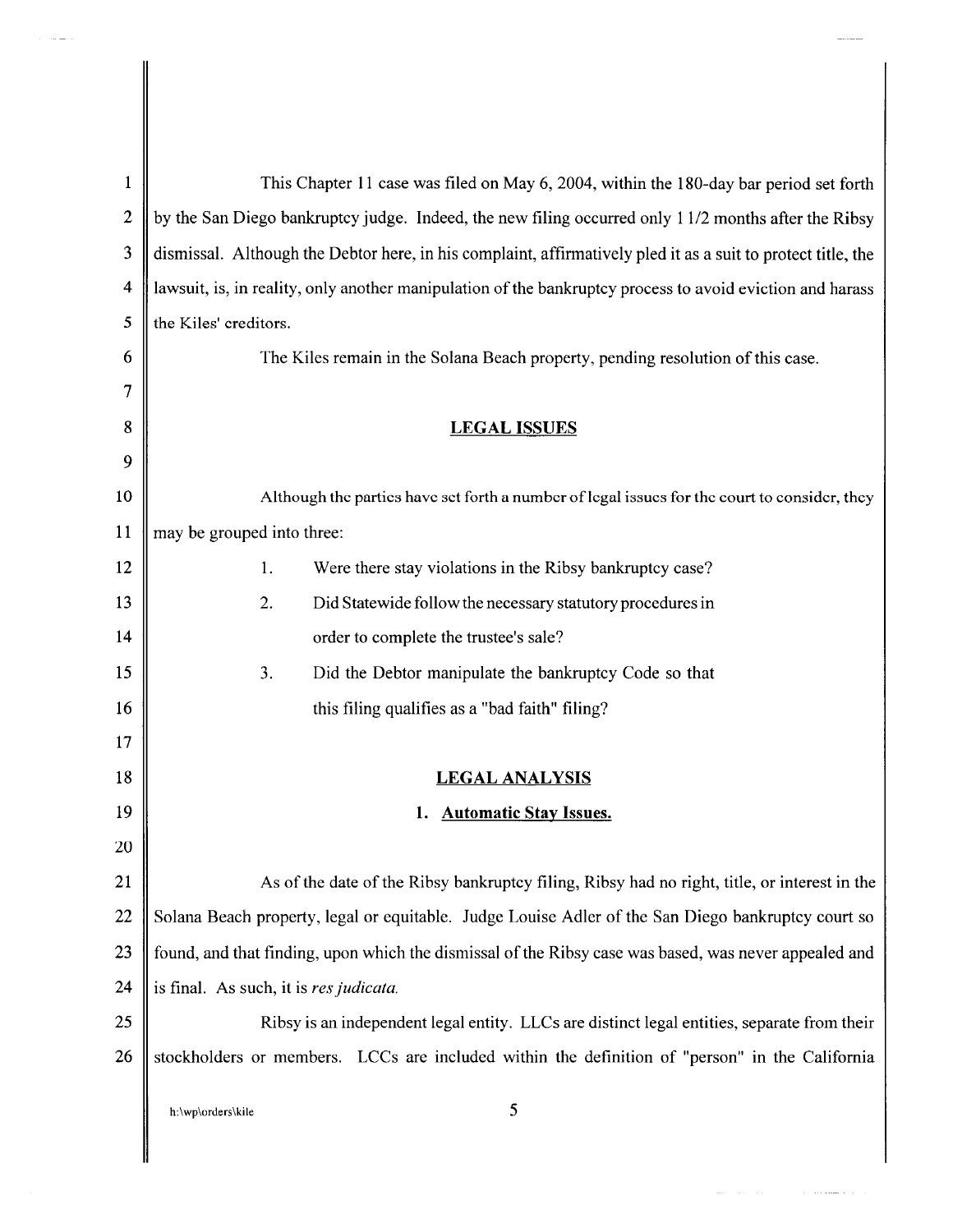1 Corporations Code Section 20999.25(a); *Abrahim* & *Sons Enterprises v. Equilon Enterprises, LLC,* 292 2 F.3d 958, 962 (9th Cir. 2002). Under Calitomia law, the actions of a corporation or LLC are deemed 3 || independent of the acts of its members. WEST'S ANN.CAL.CORP.CODE § 17003.

4 The automatic stay applies only to property owned as of the commencement of the case. 5 | 11 U.S.C. § 362(a). The automatic stay applies to "property of the estate," which includes all of debtor's 6 | legal and equitable interests in property as of the commencement of the bankruptcy. 11 U.S.C. 7  $\parallel$  §§ 362(a)(3); 541(a). As important, the automatic stay is inapplicable to acts done postpetition with 8 postpetition property of the estate. *In re Plexus Enterprise, Inc.,* 289 B.R. 778 (M.D. Fla. 2002).

9  $\parallel$  The interest which Mr. Kile claims that Ribsy held-- an unrecorded, non-notarized transfer 10 deed to real property--does not rise to a level sufficient to support the invocation of the automatic stay 11 as to third parties. Property rights are governed by state law. *Butner v. U.S.* , 440 U.S. 48 (1979). 12 Under California law, an unrecorded real property instrument is only valid as between the parties thereto 13 and those who have notice thereof. WEST'S ANN. CAL. CORP. CODE § 1217. Conversely, such a document 14 is ineffective and invalid to create restrictions upon those not privy to such secret transfers. Under 15 bankruptcy law, these secret actions transfer no "equitable" rights sufficient to trigger the automatic stay. 16 Under California law, every conveyance of real property must be recorded to be valid against a 17 Subsequent purchaser of the property, but an unrecorded instrument is valid only as between parties 18 thereto and those who have notice of it. *In re Weisman,* 5 F.3d 417 (9th Cir. 1993). CAL. Civ. CODE§ 19 1216. Here, no one but the Kiles knew of any "transfer" prior to June 9, 2003. And the Kiles, who also 20 wur 100% of Ribsy, took no steps to advise anyone of that alleged "transfer."

21 ||<br>
Ribsy acquired no interest in the Solana Beach property until the deed to it was recorded, 22  $\parallel$  two weeks postpetition. The automatic stay in Ribsy's case, therefore, protected no interest in the Solana 23 Beach property as of the date of the filing, because Ribsy did not own it on the date that it filed 24 Chapter 11. Indeed, the Kiles resided in the property before and since the "transfer" to Ribsy; there were 25 || no written "rental agreements" placed into evidence by Mr. Kile (indeed there were no documents of any 26 Sort--other than the deed); and Ribsy never became liable on any of the underlying debt.

h:  $\wp \cdot \mathsf{in} \cdot \mathsf{in} \cdot \mathsf{in} \cdot \mathsf{in} \cdot \mathsf{in} \cdot \mathsf{in} \cdot \mathsf{in} \cdot \mathsf{in} \cdot \mathsf{in} \cdot \mathsf{in} \cdot \mathsf{in} \cdot \mathsf{in} \cdot \mathsf{in} \cdot \mathsf{in} \cdot \mathsf{in} \cdot \mathsf{in} \cdot \mathsf{in} \cdot \mathsf{in} \cdot \mathsf{in} \cdot \mathsf{in} \cdot \mathsf{in} \cdot \mathsf{in} \cdot \mathsf{in} \cdot \mathsf{in} \cdot \mathsf{in} \cdot \mathsf{in} \cdot \mathsf{in$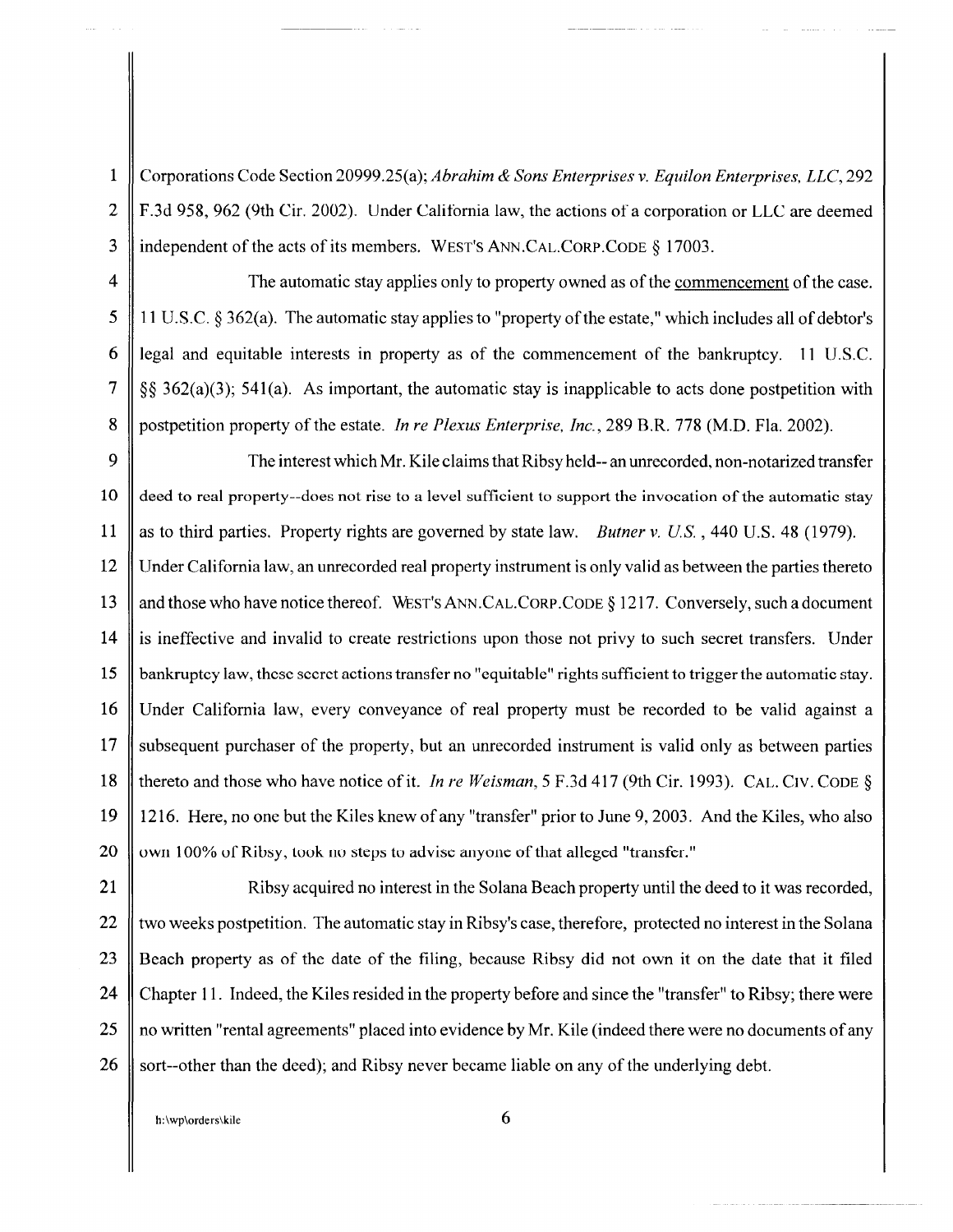1 Thus, there were no stay violations in the Ribsy case, even if Mr. Kile (the Debtor herein) 2  $\parallel$  had standing to assert it.

3 However, Mr. Kile lacks standing to urge a violation ofthe Ribsy automatic stay. "A party 4 Seeking relief under the automatic stay provision must have standing in two respects: constitutional 5 Standing and standing under the Bankruptcy Code. *City of Farmers Branch v. Pointer (In re Pointer)*, 6 952 F.2d 82, 85 (5th Cir.), *cert. denied sub nom. Pointer v. Carrollton-Farmers Branch Indep. School*  7 *Dist.,* 505U.S.l222, 112S.Ct.3035(1992)." Mr.KilewasnotlistedasacreditorintheRibsycaseand, 8 therefore, lacks standing, then and now, to pursue stay violation remedies on behalf of Ribsy. *In re*  9 *Fondiller,* 707 F.2d 441 (9th Cir. 1983) (party must have pecuniary interest to be afforded standing).

10 Under the Bankruptcy Code, only a party that Congress has designated as a beneficiary 11 of the stay has standing to bring an action to declare a violation of the stay to be void. *James v.* 12 *WashingtonMut. Sav. Bank (In re Brooks),* 871 F.2d 89,90 (9th Cir. 1989). The Ninth Circuit has clearly 13 held that the only legal beneficiaries of the stay are the debtor and the trustee. *Tilley v. Vucurevich (In*  14 *re Pecan Groves of Arizona),* 951 F.2d 242, 245 (9th Cir. 1991 ).4 Mr. Kile qualifies as neither.

15 Thus, Edward Kile has not shown the required standing to assert a stay violation in the 16 || now-closed Ribsy case.

17  $\parallel$  Additionally, any stay violations which could be asserted by Ribsy have been waived. Its 18 case was dismissed and that dismissal order is final. Dismissal essentially returns parties to the *status* 19 *quo.* 11 U.S.C. § 349. Ribsy never complained to the San Diego bankruptcy court about any alleged stay 20 violation, and has not sought to reopen its case. Indeed, to avoid the San Diego bankruptcy court's 21 mandate that Ribsy could notre-file for 180 days, an order designed to prevent continued delay relative 22 to secured creditors' attempts to complete foreclosure, Ribsy simply attempted to transfer the property

- 23
- 24

25

26

h:\wp\orders\kile 7

<sup>4</sup> The Ninth Circuit BAP, in a reference to a Ninth Circuit case, *In re Goodman,* 991 F.2d 613 (9th Cir. 1993), noted that an argument might be crafted to allow a creditor to bring a stay violation action. *In re Spaulding Composites Company, Inc.,* 207 B.R. 899 (9th Cir. BAP 1997). However, these cases need not be discussed here, since Edward Kile was never listed in Ribsy's schedules as a creditor. (Ex. 19.)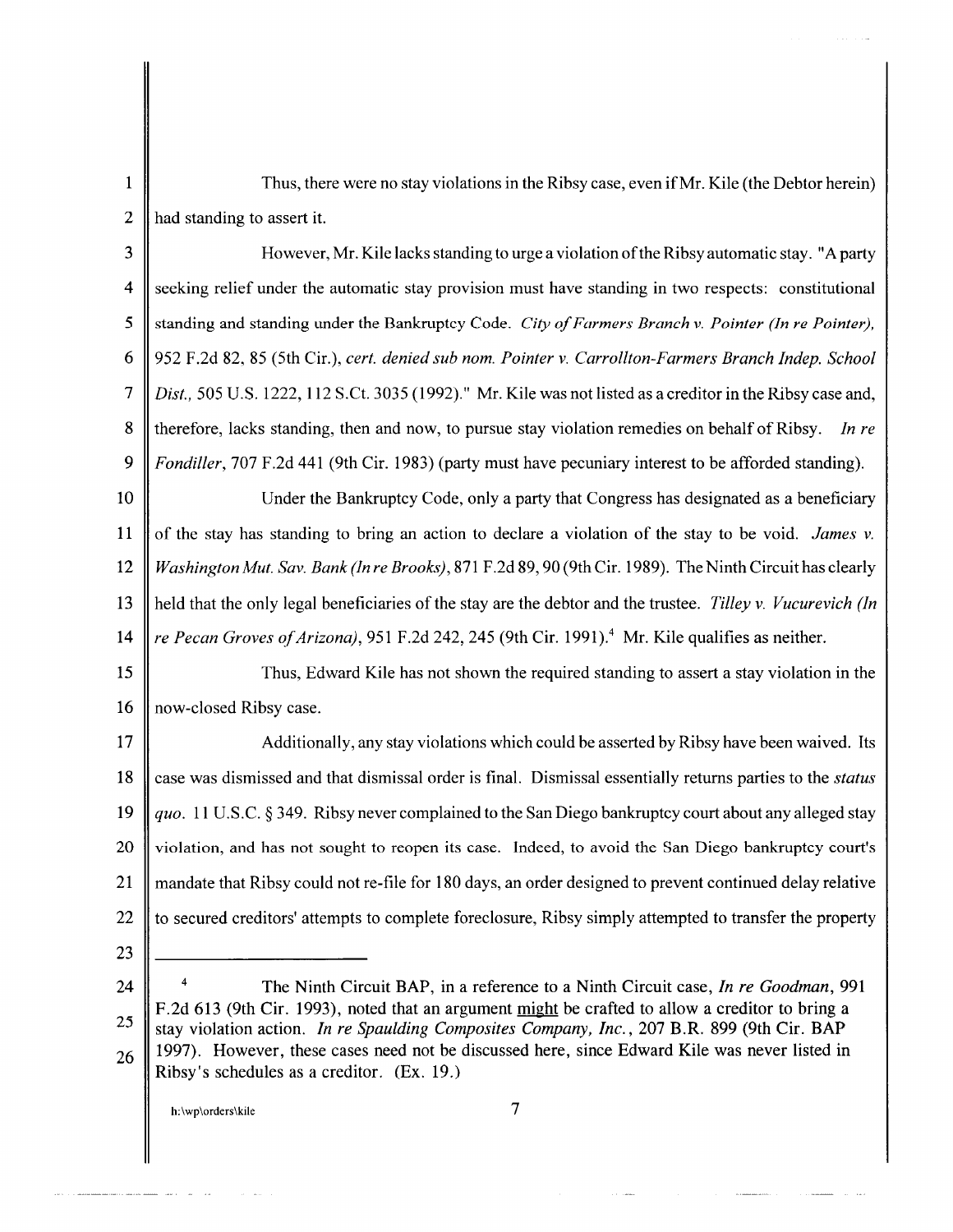1 to the Kiles, and then only Mr. Kile filed this new bankruptcy--within the 180-day prohibited period and 2  $\parallel$  one state over from where the property is located. Such an action is a blatant bad faith attempt to harass 3 and delay creditors with valid lien interests in the Solana Beach residence, as well as a fraudulent 4 conveyance. To the extent that any Kile stay applies, it will be terminated and annulled. *In re Duvar*  5 *Apt., Inc.*, 205 B.R. 196 (9th Cir. BAP 1996); 11 U.S.C. §362(d)(1) (cause). 6 7 8 2. Trustee's Sale Validity Issues 9 The trustee's sale to the Campbells, third-party purchasers, occurred on March 29, 2004. 10 The trustee's deed to the Campbells was recorded on March 30, 2004. The recordation creates a 11 conclusive presumption of validity as to all of the procedures associated with the sale. WEST'S ANN. CAL. 12 CORP.CODE *§* 2924. 13 Had the Kiles or Ribsy, or whomever else they contend owned the property, wished to stop 14 the foreclosure, their remedy was to proceed before the California Superior Court, state their specific 15 grievances, and obtain injunctive relief. Instead, they chose to rely on the "quick fix" of the Bankruptcy 16 Code and its automatic stay, as a substitute for a Superior Court proceeding. By doing so, they waived 17 their claims to assert, pre-sale, that the sale was improperly conducted, and the defendants in this case 18 are entitled to the protection of the conclusory presumption that the foreclosure procedures were correctly 19  $\parallel$  followed. 20 || Nur was the stay violated by Statewide's procedure, during the Ribsy bankruptcy case, by 21 the acts of orally postponing the sale date throughout Ribsy's Chapter 11 dismissal date. The Ninth 22 Circuit clearly addressed that issue in *In re Roach,* 660 F .2d 1316 (9th Cir. 1981 ), when it held that such 23 postponements merely hold the foreclosure process in *status quo*, and that doing so is not a stay violation. 24 Mr. Kile's testimony that he and Mrs. Kile executed deeds to Ribsy "as of January 1, 2002" 25 is not credible. Had a transfer been executed on that date, it should have and would have been recorded. 26 Mr. Kile is a law school graduate, although never licensed as a practicing lawyer. He also holds another h:\wp\orders\kile 8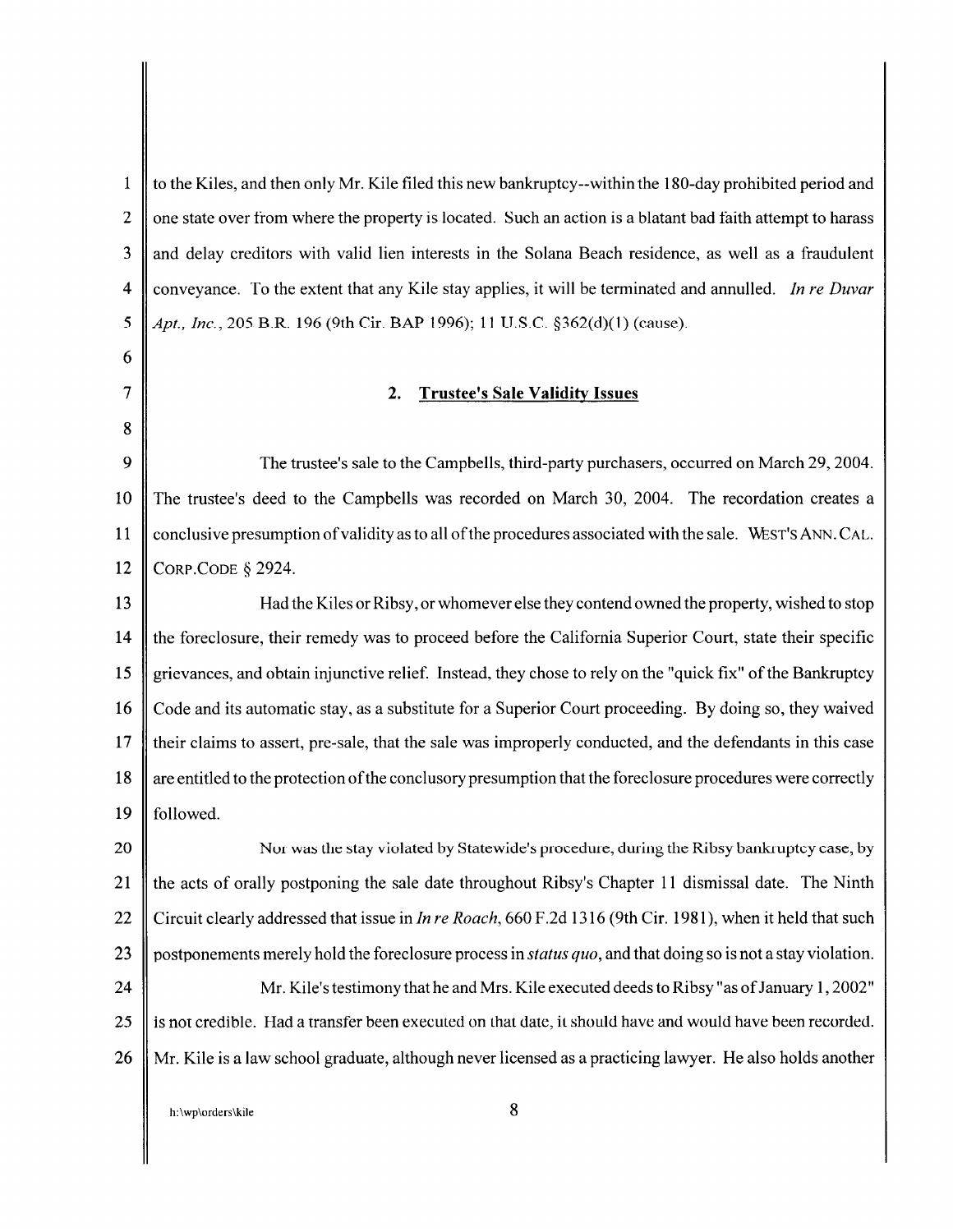1 | advanced law degree, an LLM. Mr. Kile is sophisticated enough, with law school training, to realize that 2 || non-notarized, unrecorded real property instruments have no legal effect as to those who have no 3 || knowledge of such documents. A glimpse at the California statutes would have revealed as much.

4  $\parallel$  There was no credible evidence to suggest that such deed was created prior to June 6, 5 2003, when it was notarized. The unrecorded, non-notarized document, even if created prior to June 6, 6 2003, was ineffective and did not transfer any rights in real property, "equitable" or otherwise. The court 7 finds, from the evidence, that the transfer deed from the Kiles to Ribsy occurred upon its notarization on 8 June 6, 2003, too late to invoke the Bankruptcy Code's automatic stay provisions.

9 The same is true of the other, putative transfer deed, this one from Ribsy to the Kiles two 10 days after Ribsy's bankruptcy case was dismissed. (Ex. 6.) Apparently not learning from earlier 11 mistakes, that document was also never notarized and recorded. Therefore, on this record, on the date 12 of Mr. Kile's Arizona Chapter 11, ironically, Ribsy remained the only record owner. Thus, Mr. Kile, 13 individually, had nothing to protect by filing Chapter 11, relying, once again, on unnotarized, unrecorded, 14 and secret transfer documents. He was, in the words of William Shakespeare, "(h)oist with his own 15 petard." *Hamlet,* Act iii, Sc. 4.

16 || In his pleadings, the Debtor asserts that Statewide, on behalf of the trust beneficiaries, 17 violated the California procedures, which are a prerequisite to conducting a valid trustee's sale.

18 However, the defending parties submitted the recording, posting, publication, and mailing 19 documents that preceded the sale of the Solana Beach residence. These documents complied with 20 California law.

21 Additionally, the execution and recordation of a Trustee's Deed upon sale creates *''prima*  22 *facie* evidence of compliance with the statutory requirements "and conclusive evidence thereof in favor 23 of *bona fide* purchasers ... for value and without notice." WEST'S ANN.CAL.CORP.CODE § 2924.

24 The Debtor presented nothing to rebut either the conclusive presumption favoring the 25 Camp bells, nor any evidence contrary to the *prima facie* validity to be accorded to Statewide's procedural 26  $\parallel$  responsibilities.

h:\wp\orders\kile 9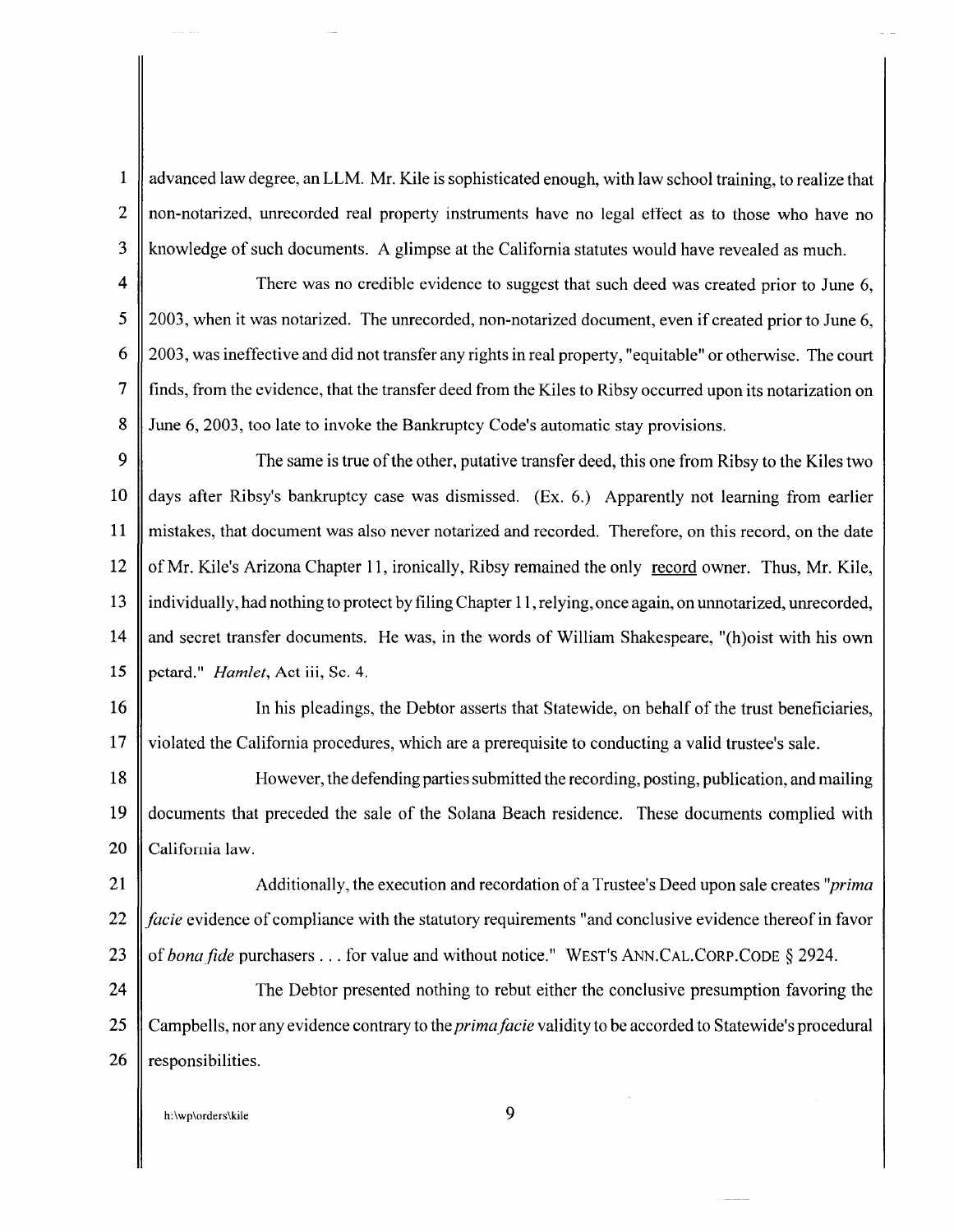| 1              | The California statute set forth above states:                                                                                                         |  |  |
|----------------|--------------------------------------------------------------------------------------------------------------------------------------------------------|--|--|
| $\overline{2}$ | A recital in the [trustee's] deed executed pursuant to the power of sale of<br>compliance with all requirements of law regarding the mailing of copies |  |  |
| 3              | of notices or the publication of a copy of the notice of default or the<br>personal delivery of the copy of the notice of default or the posting of    |  |  |
| 4              | copies of the notice of sale or the publication of a copy thereof shall<br>constitute prima facie evidence of compliance with these requirements and   |  |  |
| 5              | conclusive evidence thereof in favor of bona fide purchasers and<br>encumbrancers for value and without notice.                                        |  |  |
| 6              |                                                                                                                                                        |  |  |
| 7              | The Trustee's Deed (Ex. 1), contains clear statements concerning the necessary                                                                         |  |  |
| 8              | publication, posting, recording, and mailing, which satisfy the "recital" required by the statute.                                                     |  |  |
| 9              | In short, the sale and its procedures were conducted pursuant to law, without defect.                                                                  |  |  |
| 10             |                                                                                                                                                        |  |  |
| 11             | <b>Bad Faith Filing Issues.</b><br>3.                                                                                                                  |  |  |
| 12             |                                                                                                                                                        |  |  |
| 13             | Raised by one of more of the defending parties in their Answers, it is apparent that the                                                               |  |  |
| 14             | instant Chapter 11 case is a bad faith filing, designed only to manipulate the bankruptcy process and delay                                            |  |  |
| 15             | and harass creditors. Accordingly, the court finds that cause exists to annul, terminate, and dissolve any                                             |  |  |
| 16             | and all stays in this case that arguably relate or may relate to any interest that the Debtor holds, or asserts                                        |  |  |
| 17             | that he holds, in the Solana Beach property. 11 U.S.C. § 362(d)(1) (cause to grant stay relief).                                                       |  |  |
| 18             |                                                                                                                                                        |  |  |
| 19             | <b>RULING</b>                                                                                                                                          |  |  |
| 20             |                                                                                                                                                        |  |  |
| 21             | The Debtor failed to meet his burden of proof with respect to any of the appearing parties,                                                            |  |  |
| 22             | and his case against them will be dismissed with prejudice.                                                                                            |  |  |
| 23             | The Debtor also presented no case or cause of action against defendants Edward C.                                                                      |  |  |
| 24             | Combo, Isla Verde Association, the San Diego Tax Collector, Wells Fargo Home Mortgage, or EMC                                                          |  |  |
| 25             |                                                                                                                                                        |  |  |
| 26             |                                                                                                                                                        |  |  |
|                |                                                                                                                                                        |  |  |
|                | 10<br>h:\wp\orders\kile                                                                                                                                |  |  |
|                |                                                                                                                                                        |  |  |

 $\sim$   $\sim$ 

 $\overline{\phantom{a}}$  $\bar{a}$ 

 $\mathcal{L}^{\text{max}}_{\text{max}}$  and  $\mathcal{L}^{\text{max}}_{\text{max}}$ 

 $\sim$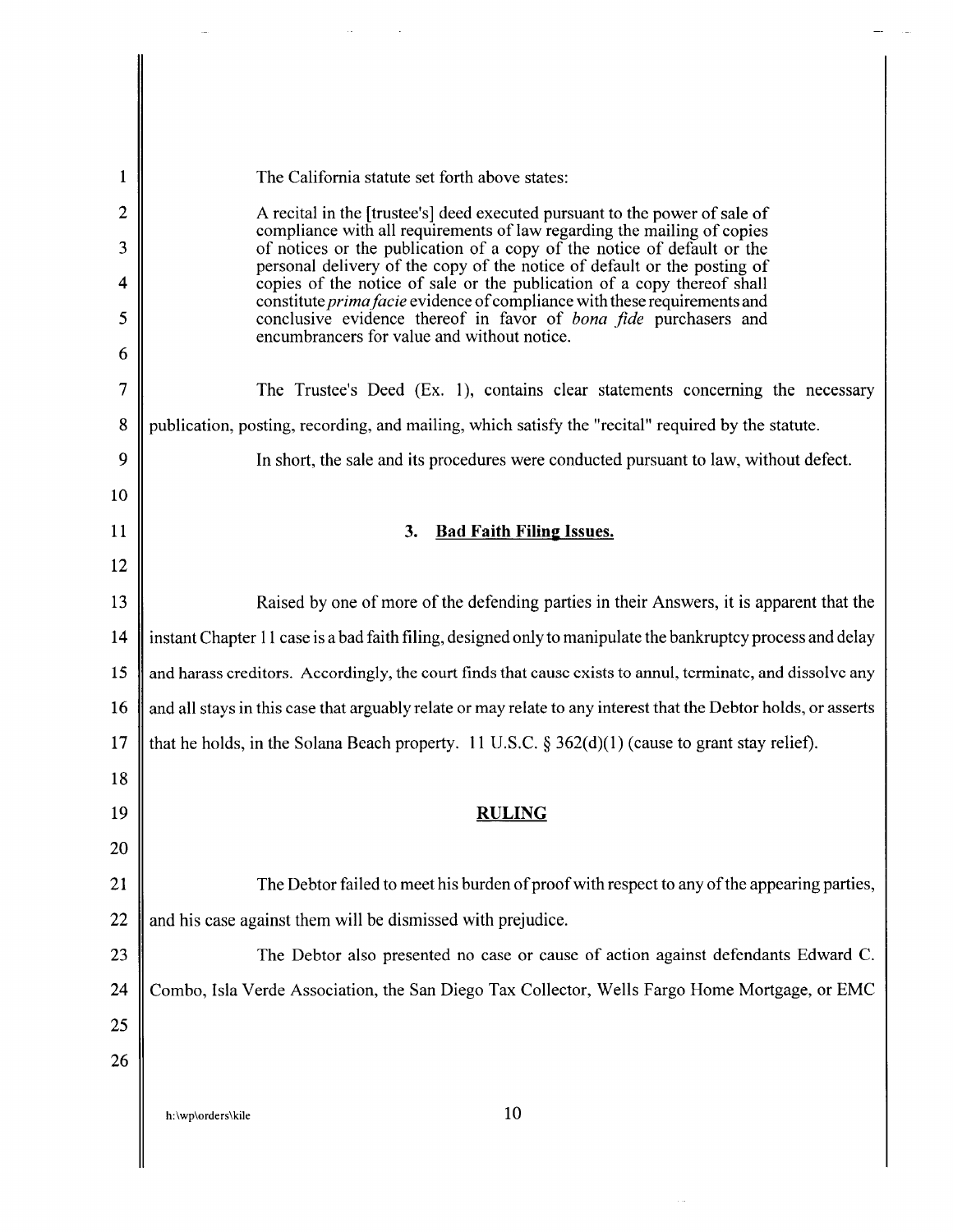1 Mortgage Corp.5 Accordingly, any and all of Debtor's claims against such parties shall likewise be 2 dismissed, with prejudice.

3 The Debtor failed to prove his case, against any defendant or served party, by the 4 necessary preponderance of the evidence. Moreover, if the Debtor, Robyn Kile (his wife), or any entity 5 | related to the Kiles shall file a new bankruptcy proceeding asserting any claims whatsoever to the Solana 6 Beach property, that action, if filed in the District of Arizona, shall be assigned to the undersigned judge. 7 If such filing occurs in any district other than the District of Arizona, that bankruptcy case shall be 8 transferred to the District of Arizona and assigned to the undersigned judge, who will consider whether 9  $\parallel$  to retain it or transfer the case to the San Diego bankruptcy court.

10 Additionally, all stays, pursuant to the Bankruptcy Code, will be dissolved, terminated, 11  $\parallel$  and annulled.

12 Taxable costs shall be awarded to all of the appearing defendants herein who or which 13 may be entitled to the same pursuant to California law. Therefore, since many of these matters arise out 14 of contracts wherein the Debtor agreed to pay attorneys' fees, each defendant asserting entitlement to fees 15 shall file an affidavit of actual attorneys' fees incurred and state the grounds therefor, and after a ten-day 16 responsive period, the court will decide whether to award judgment therefor against the plaintiff, Edward 17 Kile, and the community consisting of Edward Kile and Robyn Kile, his wife. If objections to the 18 attorneys' fees requests are made, the court will consider the objections and rule without further hearing. 19 20 21 22 23 24 25 26 If such latter two entities are the successors to San Diego Funding's first lien interest, no argument was made or law presented to indicate that any liability or legal theory against them is viable.

h: $\wp\otimes\mathsf{r}_k$  h:  $\wp\otimes\mathsf{r}_k$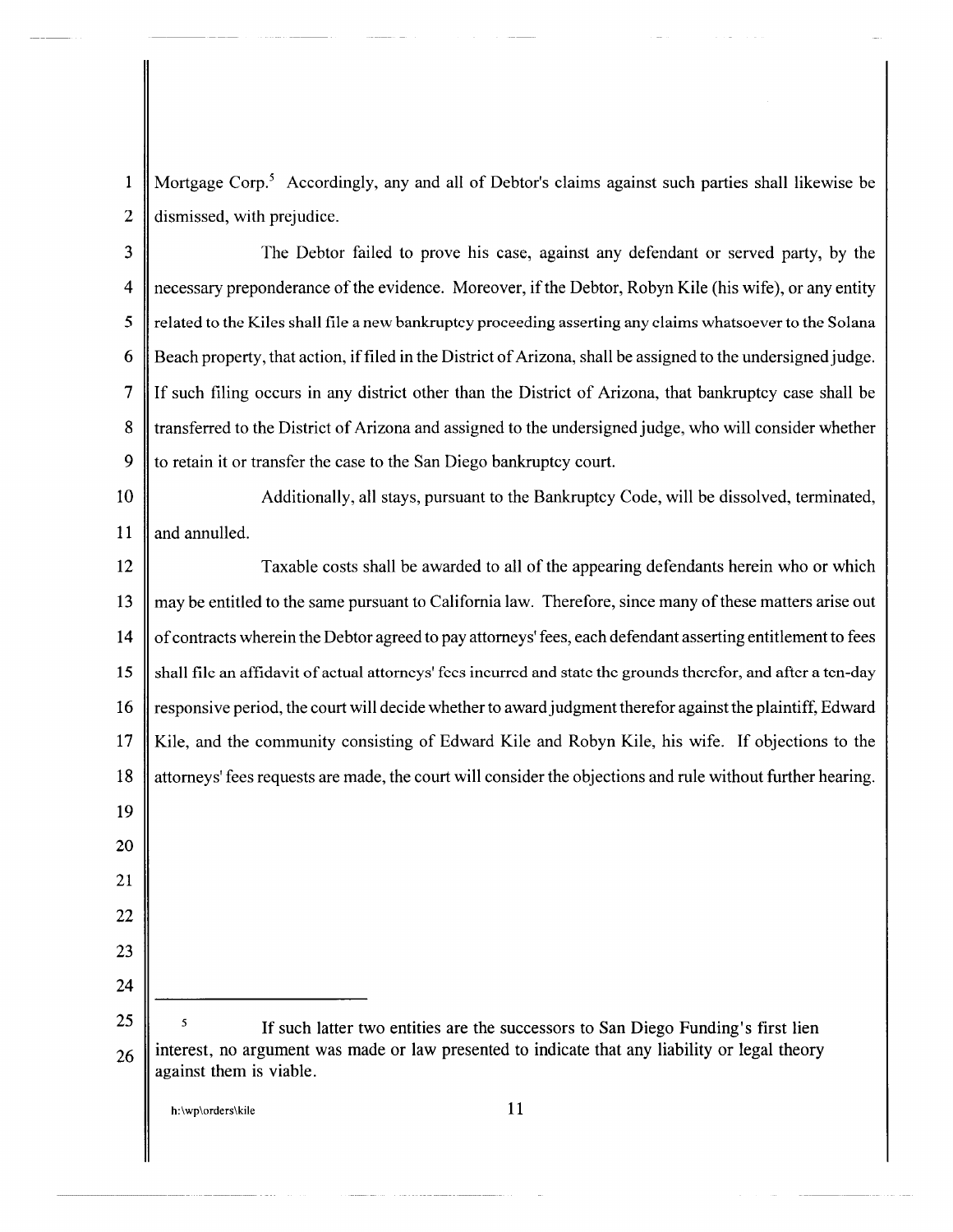| $\mathbf{1}$            | Thereafter, the court will ask the prevailing parties to lodge a proposed form of judgment.           |
|-------------------------|-------------------------------------------------------------------------------------------------------|
| $\boldsymbol{2}$        | The court will not consider motions for reconsideration made by Mr. Kile. His sole remedy shall be by |
| $\mathbf{3}$            | appeal.                                                                                               |
| $\overline{\mathbf{4}}$ |                                                                                                       |
| 5                       | DATED: November 8th, 2004.                                                                            |
| 6                       | n. Marla                                                                                              |
| 7<br>$8\,$              | AR<br>NITED STATES BANKRUPTCY JUDGE                                                                   |
| 9                       |                                                                                                       |
| $10\,$                  |                                                                                                       |
| 11                      |                                                                                                       |
| 12                      |                                                                                                       |
| 13                      |                                                                                                       |
| 14                      |                                                                                                       |
| 15                      |                                                                                                       |
| 16                      |                                                                                                       |
| 17                      |                                                                                                       |
| $18\,$                  |                                                                                                       |
| 19                      |                                                                                                       |
| 20                      |                                                                                                       |
| 21<br>22                |                                                                                                       |
| 23                      |                                                                                                       |
| 24                      |                                                                                                       |
| 25                      |                                                                                                       |
| 26                      |                                                                                                       |
|                         | 12<br>h:\wp\orders\kile                                                                               |
|                         |                                                                                                       |
|                         |                                                                                                       |